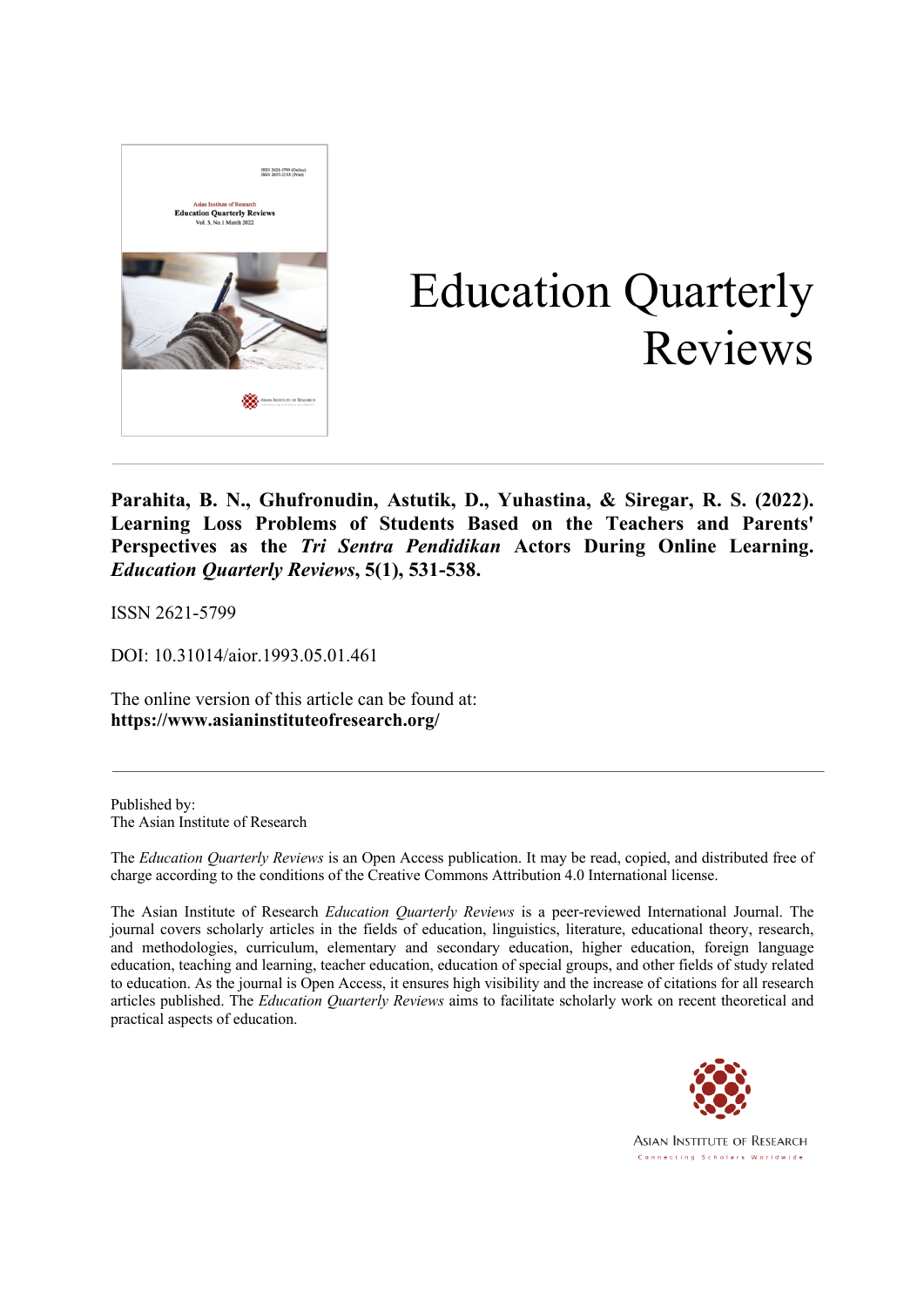

# Learning Loss Problems of Students Based on the Teachers and Parents' Perspectives as the *Tri Sentra Pendidikan* Actors During Online Learning

Bagas Narendra Parahita<sup>1</sup>, Ghufronudin<sup>2</sup>, Dwi Astutik<sup>3</sup>, Yuhastina<sup>4</sup>, Riadi Syaputra Siregar<sup>5</sup>

1,2,3,4,5 Department of Sociology Antropology Education, Sebelas Maret University, Surakarta, Central Java, Indonesia

Correspondence: Department of Sociology Antropology Education, Sebelas Maret University, Surakarta, Central Java, Indonesia. E-mail: bagasnarendrap@staff.uns.ac.id

### **Abstract**

*Tri Sentra Pendidikan* has faced challenges during the pandemic. Teachers and parents as actors in the *Tri Sentra Pendidikan* or Three Centers of Education were close to the problem of learning loss during the pandemic. The limitations of learning dared to cause teachers and students to experience obstacles in the process of conveying and receiving learning knowledge. Parents could not be fully present in the learning process at home with the complexity of home activities that have changed since the pandemic situation. Qualitative research with a phenomenological approach was conducted on eight informants consisting of four teachers and four parents from various regions in Indonesia. The research results indicated that teachers and parents, and character education, were significant to note because of the link between learning loss and the development of children's character. Teachers and parents must ensure the effective use of technology for learning used by children in addition to the technological mastering skills by current students. It was because children's technological skills could be a solution to minimize learning loss if the practice or used as directed by teachers and parents who were actively paying attention and controlling. Teachers and parents, as actors in the *Tri Sentra Pendidikan,* must know the students' characteristics to determine the right strategy for the development of student education.

**Keywords:** Learning, Students, *Tri Sentra Pendidikan*, Online Learning

### **1. Introduction**

The development of the COVID-19 pandemic has had a significant effect on the health, economy, and education sectors globally. Based on data from the *Central Bureau of Statistics* (BPS) in 2020, the pandemic has affected the economic condition of the people in Indonesia by 2.07 percent (Badan Pusat Statistik, 2020) Furthermore, other data from the Central Bureau of Statistics (BPS) showed that the open unemployment rate in Indonesia in 2021 in February was recorded to have increased by 06.26 percent. (Badan Pusat Statistik, 2021) The decline in various economic indicators could impact the condition of education in Indonesia during the pandemic.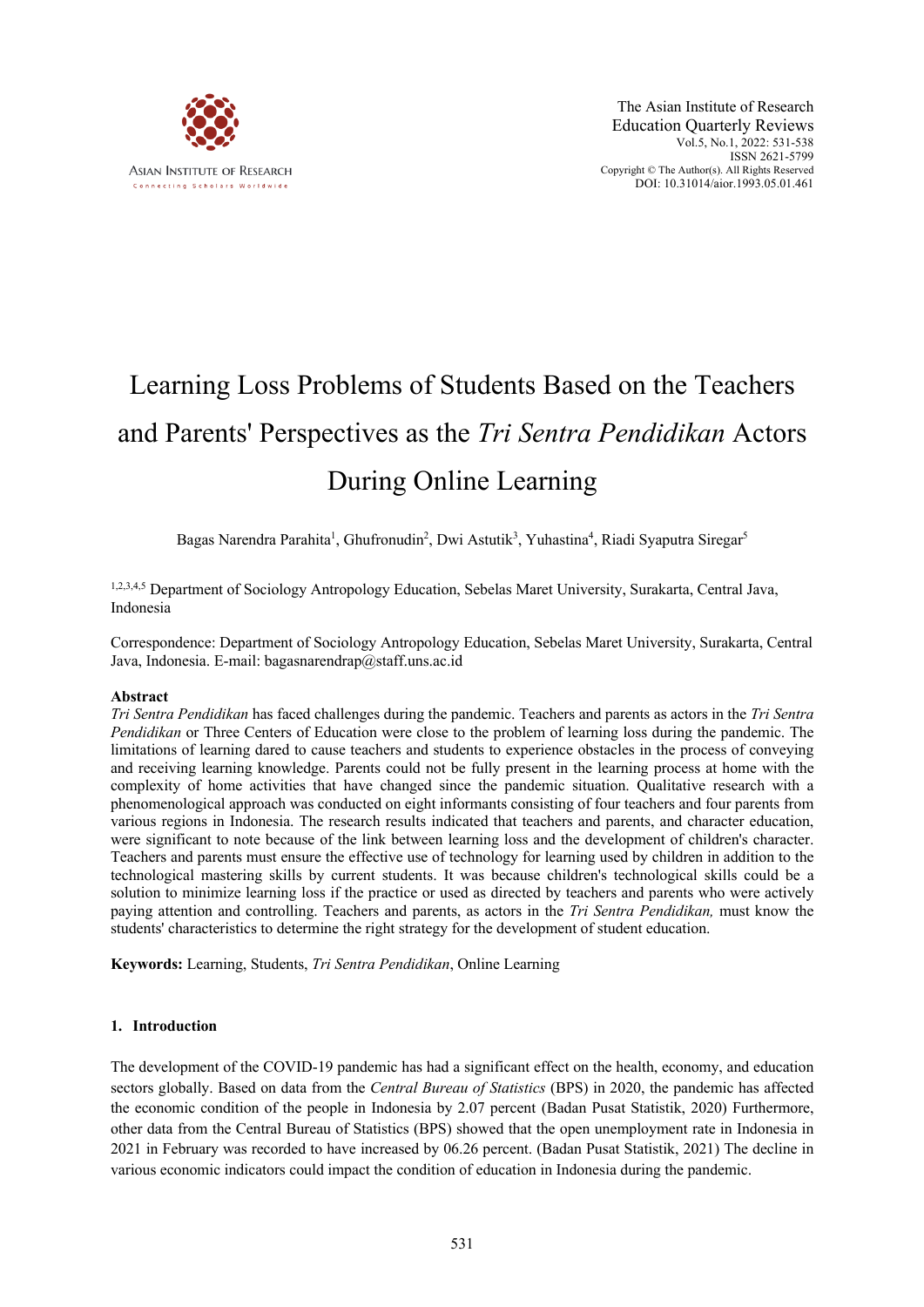Problems faced by educational actors ranged from families, teachers, students, and the community. The high unemployment rate and the increasing economic downturn affected the parents' ability to provide learning facilities for their children, especially on the *online* learning system that relied heavily on technology and the internet. If these two components cannot be met, the children's learning process will be disrupted, so their learning achievement is not optimal. It will result in groups in the vulnerable category who have been left behind in the quality of their education due to difficult economic conditions so that children's education will be set aside to pay for their daily lives (Santosa, 2020) Additionally, such conditions can result in students not understanding the material being taught because they cannot follow the learning process optimally.

The challenge faced by students was being in intense competition in the era of demographic bonuses. Another problem faced by teachers and students was that they must adapt to various communication and information technology innovations to achieve educational goals (Yuhastina et al., 2020) It was also inseparable from the parents' busyness at work, so they did not have enough time to monitor their children's learning progress (Sukarman, 2020) In this case, education actors as social system units need to collaborate to minimize various problems that occur during online learning.

Long before the educational situation worsened during the current pandemic, historically, education in Indonesia, in general, has had a *Tri Sentra Pendidikan* or Three Centers of Education approach conveyed by Ki Hajar Dewantara, which was an educational concept which sees that children have a learning environment that can be the center of education and is vital for their development, namely the family environment, school environment, and community environment (Dewantara, 2013) However, the *Tri Sentra Pendidikan* concept encountered challenges during the pandemic. One of the challenges was the implementation of *Community Activity Restrictions* (PPKM) and significant changes in the learning process, which were carried out in offline schools but had to be done online at home.

Various impacts are feared to lead to a situation that could result in a *lost generation* because children cannot study in school and carry out social activities as before. *Lost generation* occurs due to *learning loss* or *loss of learning quality* in implementing the online learning system. It happens because the teachers find it difficult to directly monitor the development of their students in the implementation process, both in cognitive, psychomotor, or character development. Much research revealed that the implementation of online learning was only to abort obligations. One of them was evidenced by the fact that teachers often give excessive assignments without explaining the material concept (Kuncoro, 2020) In addition, there were even students who were not present when distance learning took place because the network did not support it, or it could also be caused by students who felt bored with an ineffective learning system (Hakim & Azis, 2021). Other research has also revealed that all students might not understand the core material delivered online. Students will understand based on their point of view because their understanding is less comprehensive (Asmuni, 2020) It means that it can be said that the lost generation caused by online learning that does not work well will result in learning loss and have a bad effect on student learning development.

Loss of knowledge and skills experience academic setbacks due to differences or prolonged gaps in the educational process. Even though various technologies support online learning, gaps still lead to less effective learning at home (Andriani et al., 2021) As time went by, online learning was considered less effective for most students, which has resulted in *Learning Loss*. Mentoring is needed intensely in various learning ecosystems, in this case, between educational actors.

It means that synergy and cooperation from various parties, especially the *Tri Sentra Pendidikan*, are needed through a good strategy so that the condition of Indonesia's education can quickly improve. Hence, the orientation of superior human resources and advanced Indonesia in 2045 can be achieved. Therefore, based on the various problems that have been presented, this research had a novelty and objective in providing an overview of the student learning loss problems based on the teachers' and parents' perspectives when learning online in Indonesia.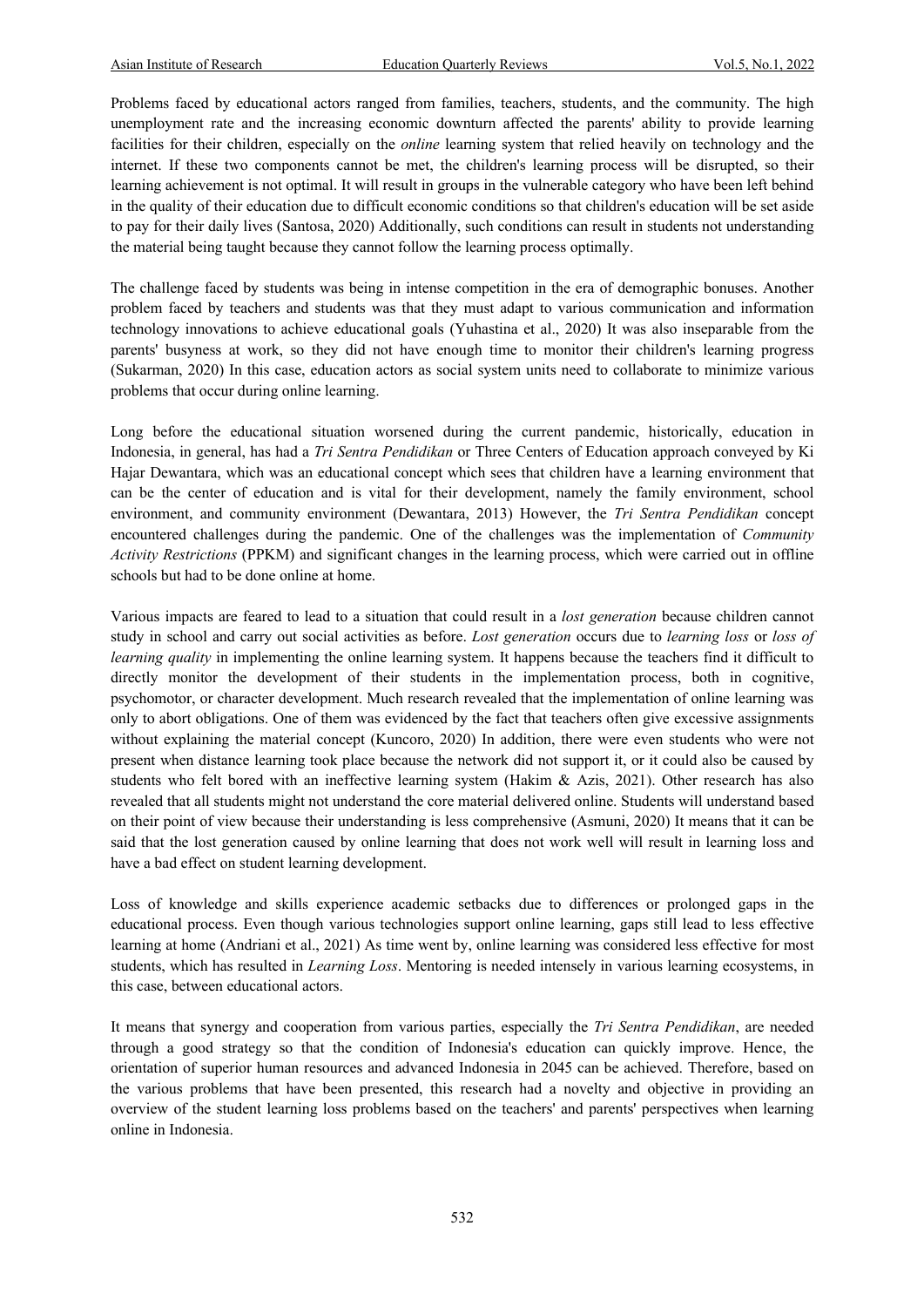# *1.1 Theoretical Framework*

The psychoanalytic theory approach proposed by Sigmund Freud was considered appropriate to explore the research focus. The psychoanalytic theory developed by Sigmund Freud is a theory that seeks to explain the nature and development of the human personality. This theory emphasizes internal elements such as motivation and emotions that can affect the development of the human personality, namely when conflicts occur from these psychological aspects, which generally occur in children or at an early age (Helaludin & Syahrul, 2019). Like the *learning loss* experienced by students, the problems they experience while carrying out online learning lead to aspects of decreasing learning motivation and increasing emotions in these students.

A decrease in motivation can occur due to a lack of interaction, attention, and direct guidance from both teachers and parents of students. Furthermore, the implementation of psychoanalytic theory in the world of education is divided into six matters relating to the *learning loss* experienced by students due to online learning, including the concept of anxiety, the educational process based on multiple intelligences, the psychoanalytic concept, which states that humans are creatures with basic needs and desires, students' aggressiveness, gaps due to differences of each student's background, as well as the students' creativity. Education in the concept of psychoanalysis refers to all actions taken by adults, experts or non-experts, teachers, and parents to form the students' behavior in their growth period through desired ways (Sukaesih et al., 2022) Through education, a person will compete and motivate him to be the best in all his life aspects.

The educational objectives based on psychoanalytic analysis, among others, provide direction to educators and students about what they want to achieve, actions or activities carried out, and the progress students achieved (Helaludin & Syahrul, 2019). The relationship between psychoanalysis and education is very complex, meaning that psychoanalysis has undergone many developments and enriched the level of behavior in the educational relationship (Conia & Sofiyanti, 2021). It is highly correlated with the *Tri Sentra Pendidikan,* which emphasizes that the education centers for children consist of the family, school, and community environment.

### **2. Method**

The research method was qualitative with a phenomenological approach. Semi-structured interviews were conducted with parents of students from various economic and professional backgrounds, the school through teachers, as members of the community unit to see the complexity of the *learning loss* problem.

The interview questions given focused on the complexity of the experiences of *Tri Sentra Pendidikan* actors in minimizing the occurrence of *learning loss* in students. Primary data obtained by the researcher using a semistructured interview procedure provided an opportunity for the informants to describe the experiences in depth by always guiding the interview procedure and process (Creswell & Poth, 2016).

The primary informants consisted of four teachers and four parents. The complexity of the different backgrounds of each informant was under the research objective, namely to get perspectives on the *Tri Sentra Pendidikan* actors' experiences in minimizing learning loss. All interviews were recorded based on the informants' consent. Furthermore, the researcher checked the recordings repeatedly to ensure the authenticity of the information or data provided by the informants when transcribing the results of the interviews.

The data analysis technique was narrative analysis which focused on the text that explained the story of the informants about a phenomenon being studied by going through three stages, namely data reduction, data presentation, and conclusion drawing. These stages were done to see the various problems and challenges to overcome *learning loss* based on the teachers' and parents' perspectives so that verified conclusions could be drawn.

The interview excerpts presented in this article represented the various data obtained. Not all of the results were comprehensive. Only interview excerpts were considered critical data. The other data were described in the narrative of the research results and discussion analysis.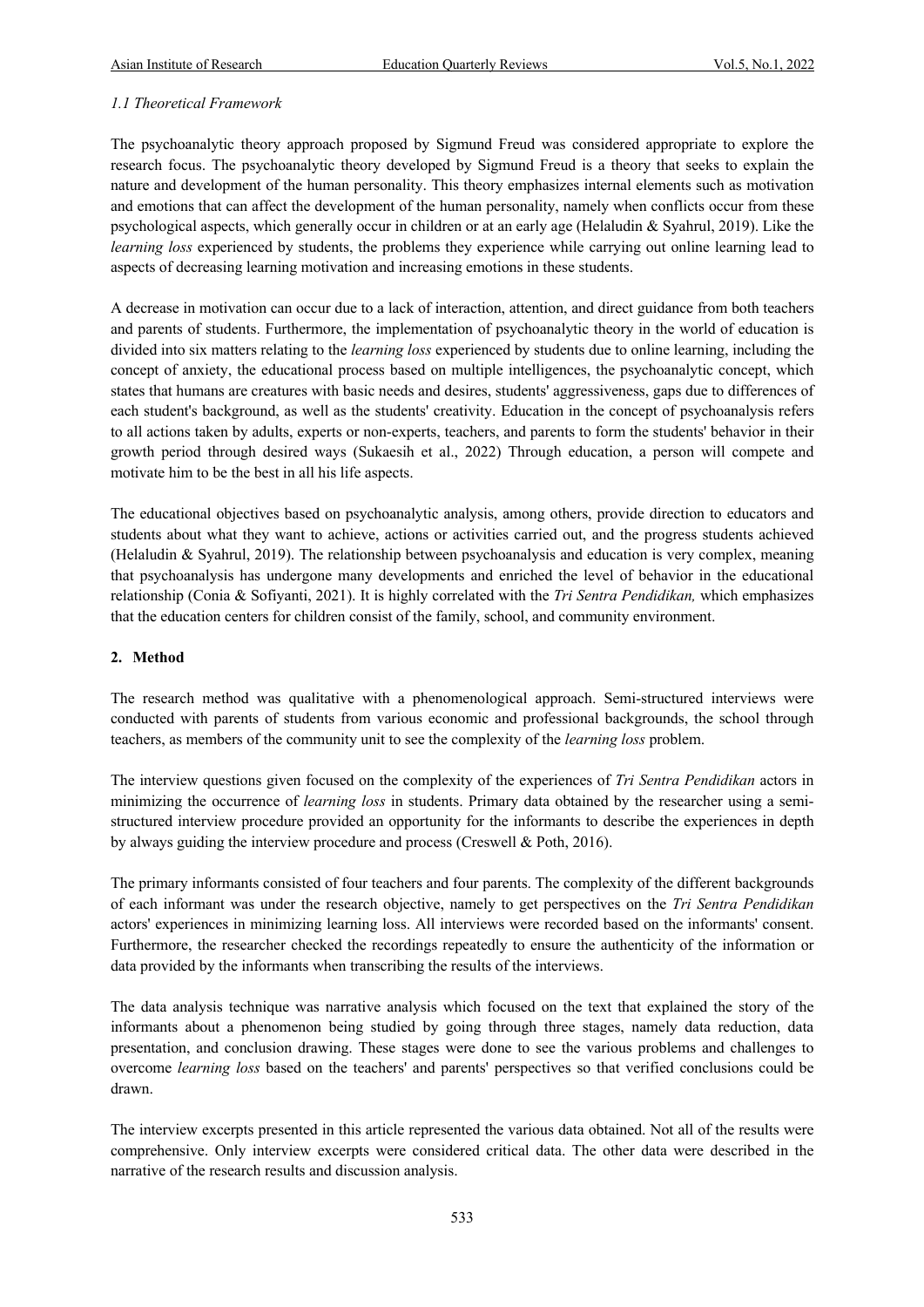### **3. Results**

The results showed that various limitations of online learning caused both teachers and students to experience obstacles in the process of conveying and receiving learning knowledge. The limitations were the quality of the transfer of knowledge process that could not be maximized, causing learning loss in students. The difficulties experienced by some students were believed to be due to boredom, fatigue, internet connection problems, facilities, and various other things that hindered online learning. It made students less active and not enthusiastic about participating in learning practices at home.

Online learning that could not be maximized then presented its challenges for teachers in creating effective learning to achieve learning goals. Online learning with various forms of limitations caused various problems faced by both teachers and students, even parents and schools. The informant said that the obstacles faced caused learning achievement to be not optimal due to obstacles in long-distance communication resulting in teachers not being able to control student activities. Hence, it had implications for students to be lazy to participate in online learning.

Distance learning that could not be maximized caused material delivery not to reach the target. One of the informants, who was also a teacher at a public school in Surakarta City, said that the school, together with homeroom teachers and teachers, has collaborated to deal with this problem by communicating through students' parents and following up by conducting home visits if needed. The informants mentioned that distance learning was convenient for delivering more explicit material. Simplification of learning could be in tasks that did not burden students. There were various perspectives from teachers and parents related to the learning loss problems experienced by high school and junior high school students.

## *3.1 The Challenge of Strengthening Character Education was Important to Overcome Learning Loss*

School closures are carried out in response to the pandemic situation, and the learning process must be carried out online with all the problems in the family environment. It gave the potential for teachers to have difficulty seeing children's development. The vulnerable situation was that the children did not get the maximum attention from the teachers regarding the learning development. It impacts the occurrence of *Learning Loss* initiated by the sparse character education given to children. It was conveyed by one of the teacher informants who taught at a senior high school in Jepara Regency (Interviewee 1):

*"Learning Loss could happen to anything, especially in character. Due to distance learning, (teachers) could not do character education directly for students. Many obstacles arose during the implementation of study from home or distance learning. Schools sometimes did not know for sure what the actual physical and social conditions of the students were because we (the teacher) met only through tools through technology. We (teachers) did not understand the real situation or condition of the students."* - Interviewee 1.

It should be noted that the potential for *learning loss* did not only occur when children learned independently when *studying from home*, but face-to-face learning has occurred before the pandemic. Limited face-to-face learning with an inappropriate learning strategy approach also caused it. However, the pandemic has exacerbated the *learning loss* experienced in the educational environment. It meant the cooperation of various parties was vital to prepare students to be released from *learning loss* situations.

Schools must immediately identify the circumstances and conditions of learning loss in various learning situations individually and in groups (*face-to-face learning, distance learning, blended learning, etc*.). It must be done considering that students will face an open and dynamic educational competition situation. The following is a statement from a teacher informant who taught in senior high school in Musi Banyuasin Regency (Interviewee 2) and from a senior high school teacher informant in Karanganyar Regency (Interviewee 3):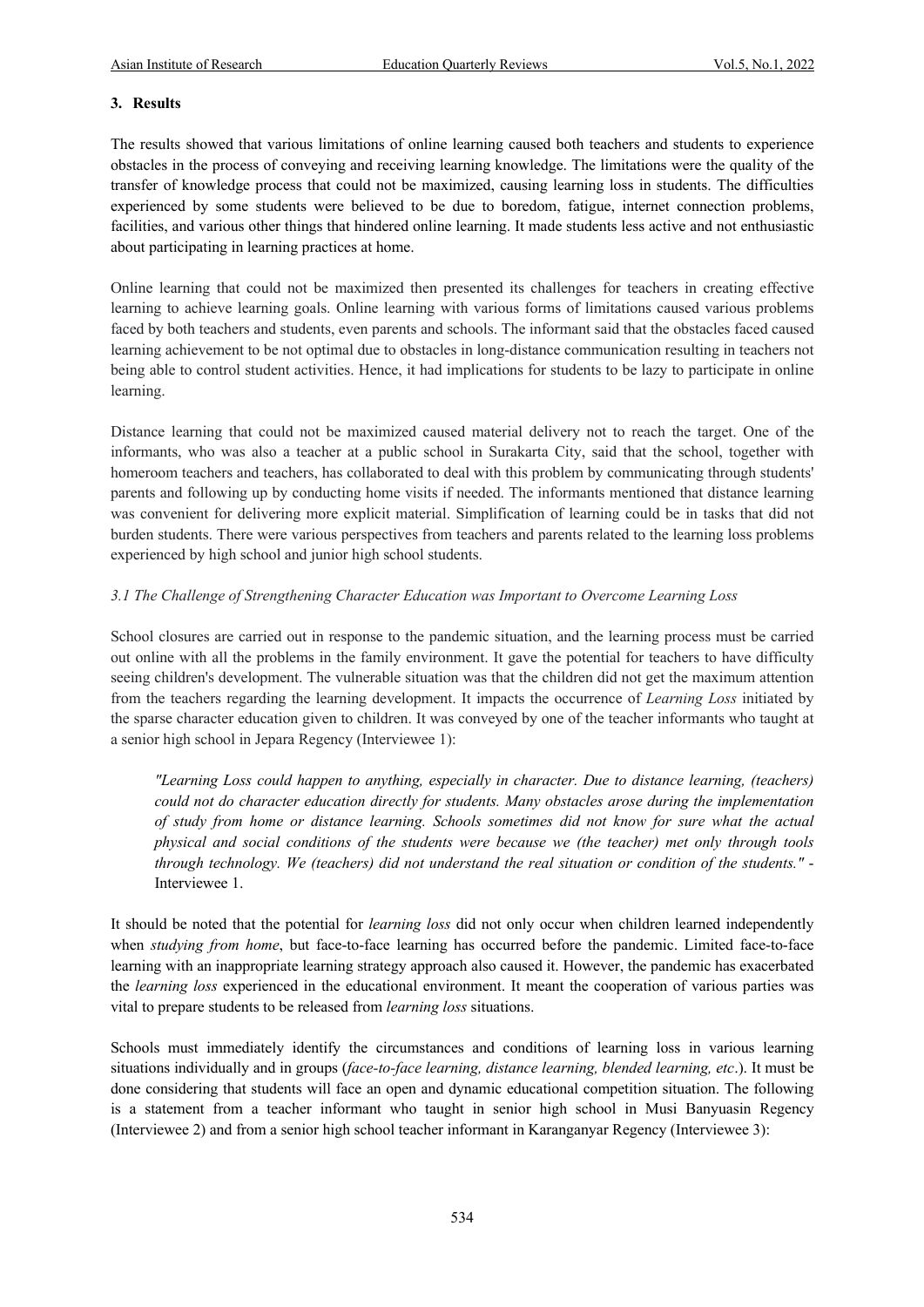"*Learning loss occurred in almost all aspects, both cognitive, skill, character, and social. Sure, it was not in all students, but most of the students, for example, for the cognitive and skill aspects, which I said above. About the characters, the students' temperament was not well controlled. About social concerns, there was very little concern, etc*." - Interviewee 2.

*"The problem was related to distance learning. Teachers could not control students' activities in learning optimally because distance communication was deep. Not all students were maximal in understanding the material and assignments given by the teacher," -*Interviewee 3.

It can be seen that the problem of learning loss was very complex from the experience felt by the informants as teachers. Cognitive problems, skills, character, and even social relationships become a single problem students face when learning online during a pandemic. Communication barriers became one of the obstacles when students tried to follow task instructions or understand the knowledge provided by the teacher.

### *3.2 Parents' difficulties and solutions in monitoring their children's learning process when learning online*

Parents had difficulty giving the leading role as educators in the home environment. Assistance from parents tended to be unaware that students needed their attention, motivation, and support. Concerning cognitive, if the learning ecosystem situation in the home environment has been created well, students could develop positive independent learning. The following are some of the problems and solutions presented by one of the informants from the students' parents from Pekalongan Regency:

*"Sometimes, I found it difficult because the understanding of parents and children was different. Therefore, parents should browse google when having trouble understanding children's learning material. It was different when at school. Some teachers explained and understood the material clearly. In addition, parents were also busy with homework and office work so that it was certainly not optimal to master their children's learning materials*" -Interviewee 6.

Parents said that the understanding between them and their children was different. In this case, it could represent a tendency for the distance between generations. In addition to the busyness of parents at home due to various work obligations, parents must understand children's learning materials if needed because the presence, participation, and role of parents as children's learning partners when learning was needed to support children's confidence. A student's parent conveyed another thing as the informant who came from Surakarta City:

*"Everyone must know about children. They could not focus on learning. They must play a lot. It was also impossible that children only learned, they must play a lot."* -Interviewee 8.

One of the parent informants from Surakarta City said that when online learning was carried out, children were easily distracted from their learning focus. It was due to the children's inability to set priorities and the parents' inability to monitor children during learning. Disturbances could occur from various things, such as dependence on access to various information or entertainment contained in smartphones. The following problems were conveyed by one of the students' parents from Sukoharjo Regency:

*"If it was online, there was an opportunity to ask a friend. There was difficulty communicating with each other. In school, there was a teacher. So, children must be happy with online learning"* -Interviewee 7.

Children will contact colleagues if they find it challenging to learn the material. It proved that there was a tendency that children as independent students when learning online at home still be very dependent on peers when studying online. Home conditions with their respective problems could also be a different obstacle for students. They could cause *Learning Loss*, where students cannot focus on the explanation of the material from the teacher.

The research results also showed a *Learning Loss* process due to problems with internet connections which significantly interfered with students' focus on understanding the learning material, both delivered by the teacher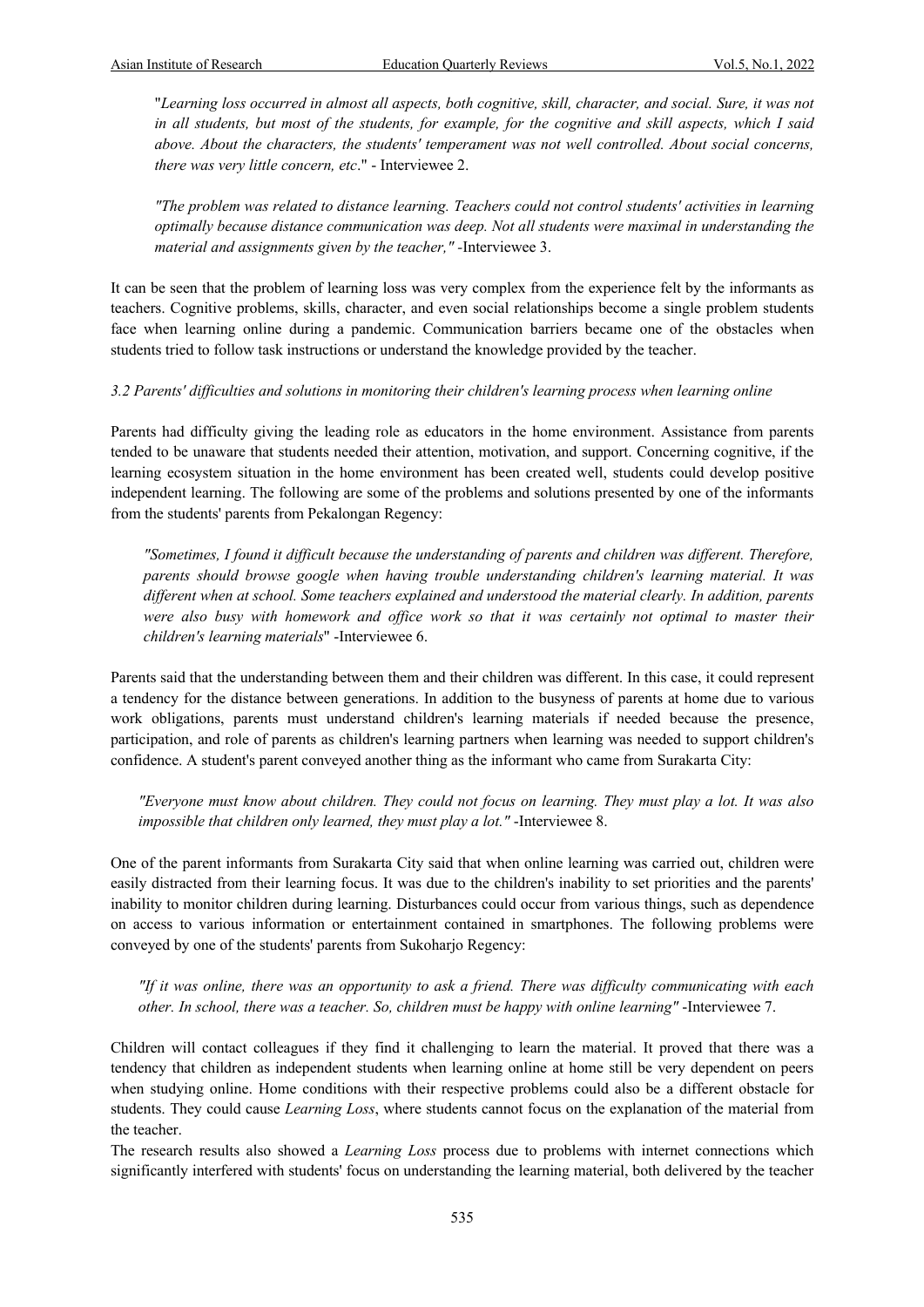and other friends during presentations when studying from home. In addition, students could also feel *Learning Loss* due to the lack of interaction and socialization with friends and the intensity of communication with the teacher, which was felt to be very minimal in duration.

#### **4. Discussion**

Teachers and parents, as actors in the *Tri Sentra Pendidikan,* must know the characteristics to determine the right strategy for the educational development of students. In this case, the priority of educational attainment must have strengthened in terms of character or attitude in various conditions. The success of a child's learning process does not depend on educational institutions. However, there is also the effect of the family, which is one of the educational centers that play an essential role in determining children's achievements (Nurbaiti et al., 2021) However, it should be noted that online learning has advantages that other learning models do not have.

Online learning has the flexibility of space and time. Students can follow the learning that is done anywhere and anytime. Students can explore the needs of knowledge, skills, competencies freely. With flexible learning, students can manage their own study time. A conducive learning atmosphere that uses varied learning methods and styles effectively overcomes student boredom (Elihami & Ibrahim, 2019) Not all learning can be transferred in an online learning environment (Pilkington, 2018). However, if learning loss is not immediately addressed, it will affect the level of student anxiety. It is related to psychoanalytic theory, where the educational process must be based on an awareness of the importance of education that students must undergo amid a pandemic situation.

In connection with the finding that students tend to take advantage of their free time when studying and are at risk of becoming one of the inhibiting factors for learning quality, it seems that it is part of the rationalization process and a reaction to student boredom in the online learning process that is followed daily. Before the pandemic, students were greatly helped by the social conditions of peer-to-peer learning classes, but during the pandemic, students were required to be independent. One of the teacher's strategies to motivate students to study at home is to publish student work (Fadlilah, 2020). A good rationalization process found in this research was when students had the awareness to take advantage of the communication platform for ensuring their understanding of the knowledge being studied with their peers and subject teachers.

Students can avoid learning loss in a *Tri Sentra Pendidikan* environment that supports each other as the foundation for multiple intelligences. With a psychoanalytic approach, students still have to get input and direction from various points of view in self-development, especially in the online learning process, namely with teachers and parents.

In this case, parents play a role in guiding students' attitudes and skills, as well as academically. Parental assistance is significant in online learning because it affects children's awareness of maintaining good learning habits. In this context, the role of parents is always vital to accompany the online learning process (Rahmania et al., 2021). Not optimal mentoring makes children unconsciously free to do bad things to themselves during the learning process, such as lazing around. The form of the parent's role is a form of the teacher's role at school, such as providing motivation in everything, being a happy friend for learning, helping in solving problems and difficulties faced by children while studying, and developing children's self-confidence (Gusmaniarti & Suweleh, 2019; Lilawati, 2020) Parents need to form a disciplined attitude in children because, during online learning, children's play and study time tend to be messy. Familiarizing children by setting a good example is a role that parents can play when the education situation is centered from home (Lase et al., 2021) Character education is the creation of a school environment that helps students in developing ethics, responsibility through models, and teaching good character through universal values (Berkowitz, 2021). Therefore, parents have a role to be role models for children, outside the role of teachers during the learning process (Erzad, 2018). Ki Hajar Dewantara said that all places could be used as places of learning, meaning that the potential of a home or family can be the development of student independence.

It is necessary to strengthen the collaboration of *Tri Sentra Pendidikan* that can help students learn in various situations. The formation of personality must still be considered by parents when children study at home so that students are aware of the primary purpose of a quality learning process. It is vital for forming the children's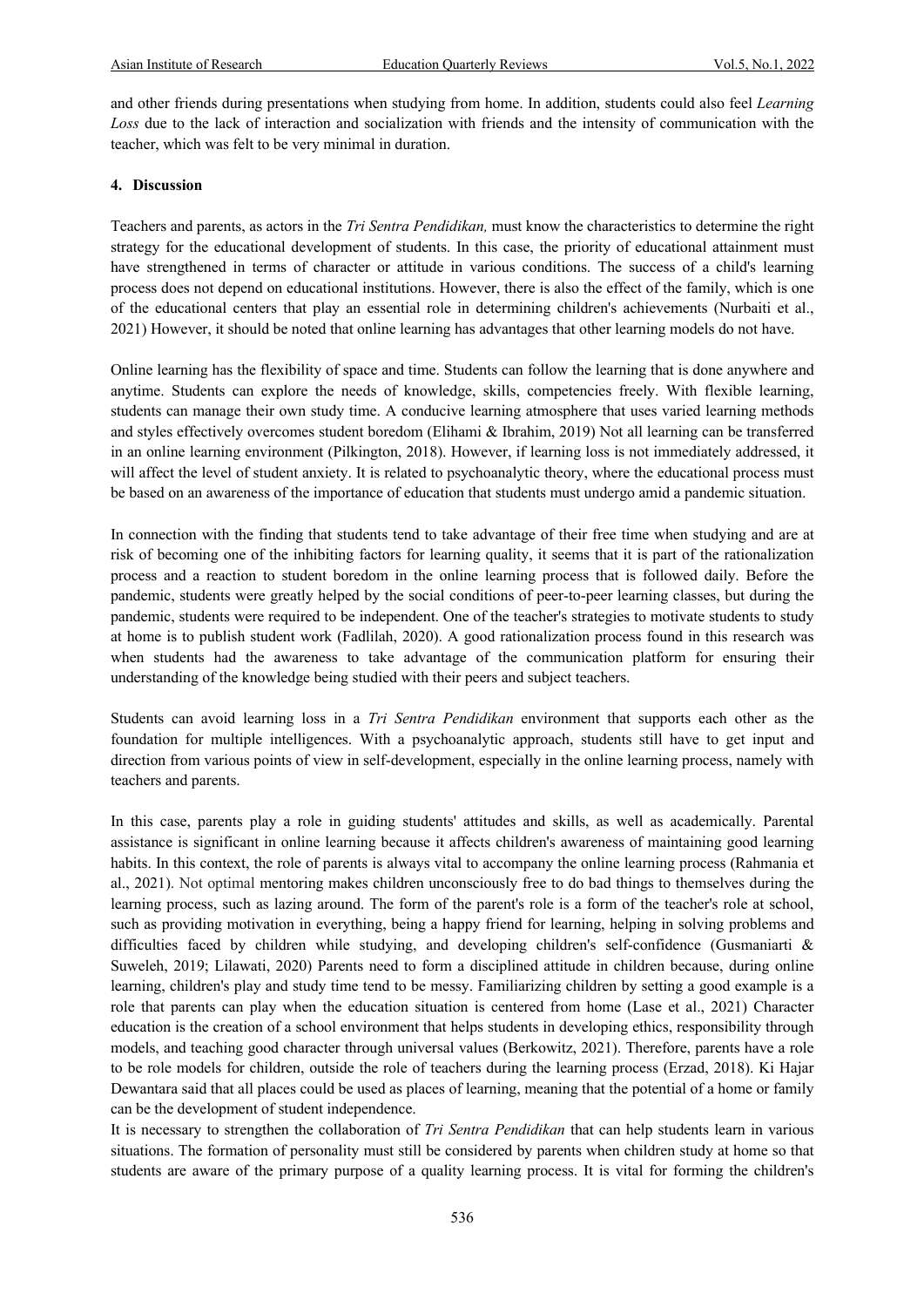personalities (Wahidin, 2019) The sustainability of future learning must be close to the needs of generations. The proximity of students to technology opens up opportunities that online learning is one of the options for developing learning that must be responded to sustainably. An adaptive curriculum can facilitate students' skills in the  $21<sup>st</sup>$  century. A curriculum can be implemented in schools, homes, and the wider community. The educational approach must refer to technology, namely from the digitalization of education. In this case, education through the digitalization of education provides an opportunity for the community as one of the actors in the *Tri Sentra Pendidikan* to play an essential role in minimizing learning loss.

#### **5. Conclusion**

*Learning loss* was not a new problem, and it could happen to all people from various backgrounds in social, economic, geographical situations, etc. *Learning loss* during a pandemic could worsen if students could not make the best use of their time even though facilities and infrastructure were available. *Learning loss* could also worsen when students lack attention, external support, and self-motivation. Thus, it could be understood that learning loss was a complex problem and could be analyzed from various points of view. One of them was the characteristic of the millennial generation who have experienced an online learning event. Simplification and adjustment of the learning process must always be adapted to the needs of generations.

It was done to ensure that the community was ready to face the next crisis in education. Right on target policies were essential, and school problems must be addressed immediately. The main recommendation is that digital platforms and utilizing an effective digital environment must also be used in teaching in classrooms or schools. Second, education providers and schools must continue to update digital tools and infrastructure. In addition, the *Tri Sentra Pendidikan* environment requires a socio-emotional skill approach through fortitude, curiosity, resilience, emotional regulation, and social competence of students, teachers, and principals to support active participation and welfare of educational actors. Teachers, parents, and the community need to develop a learning ecosystem in the tri center of education by adjusting the learning situation, modifying learning practices, target achievement results, to adjusting the curriculum according to the economic, social, and geographical needs of the local culture so that *learning loss* can be minimized.

#### **References**

- Andriani, W., Subandowo, M., Karyono, H., Gunawan, W. (2021). Learning loss in online learning during the corona pandemic. In *Seminar Nasional Teknologi Pembelajaran* (Vol. 1, No.1, pp. 484-501).
- Asmuni, A. (2020). Problems of Online Learning during the Covid-19 Pandemic and Solutions to Solve it. *Jurnal Paedagogy*, *7*(4), 281. https://doi.org/10.33394/jp.v7i4.2941
- Badan Pusat Statistik. (2020). *Indonesia Economic Growth Quarter IV-2020*. https://www.bps.go.id/pressrelease/2022/02/07/1911/ekonomi-indonesia-triwulan-iv-2021-tumbuh-5-02 persen--y-on-y-.html
- Badan Pusat Statistik. (2021). *Indonesia's Labor Situation February 2021*. https://www.bps.go.id/publication/2021/06/08/b547a5642aeb04d071cb83d4/keadaan-angkatan-kerja-diindonesia-februari-2021.html
- Berkowitz, M. W. (2021). Implementing and Assessing Evidence-Based Character Education. *Journal of Education*. https://doi.org/10.1177/00220574211026908
- Creswell, W. J., & Poth, N. C. (2016). *Qualitative inquiry and research design: Choosing among five approaches (4th ed.)*. Sage.
- Conia, D. D. P., & Sofiyanti, M. (2021). Description of Understanding Psychoanalytic Theory and Its Implications in Education in the Characteristics and Competence Course of Adult Age in Guidance and Counseling Students of FKIP UNTIRTA. *National Conference on Applied Business, Education, & Technology (NCABET)*. https://doi.org/10.46306/ncabet.v1i1
- Elihami, E., & Ibrahim, I. (2019). Teaching to Variation in Learning for Non Formal Education Department. *Jurnal Edukasi Nonformal*, *1*(1), 29–40.
- Erzad, A. M. (2018). The Role of Parents in Educating Children from an Early Age in the Family. *ThufuLA: Jurnal Inovasi Pendidikan Guru Raudhatul Athfal*, *5*(2), 414. https://doi.org/10.21043/thufula.v5i2.3483